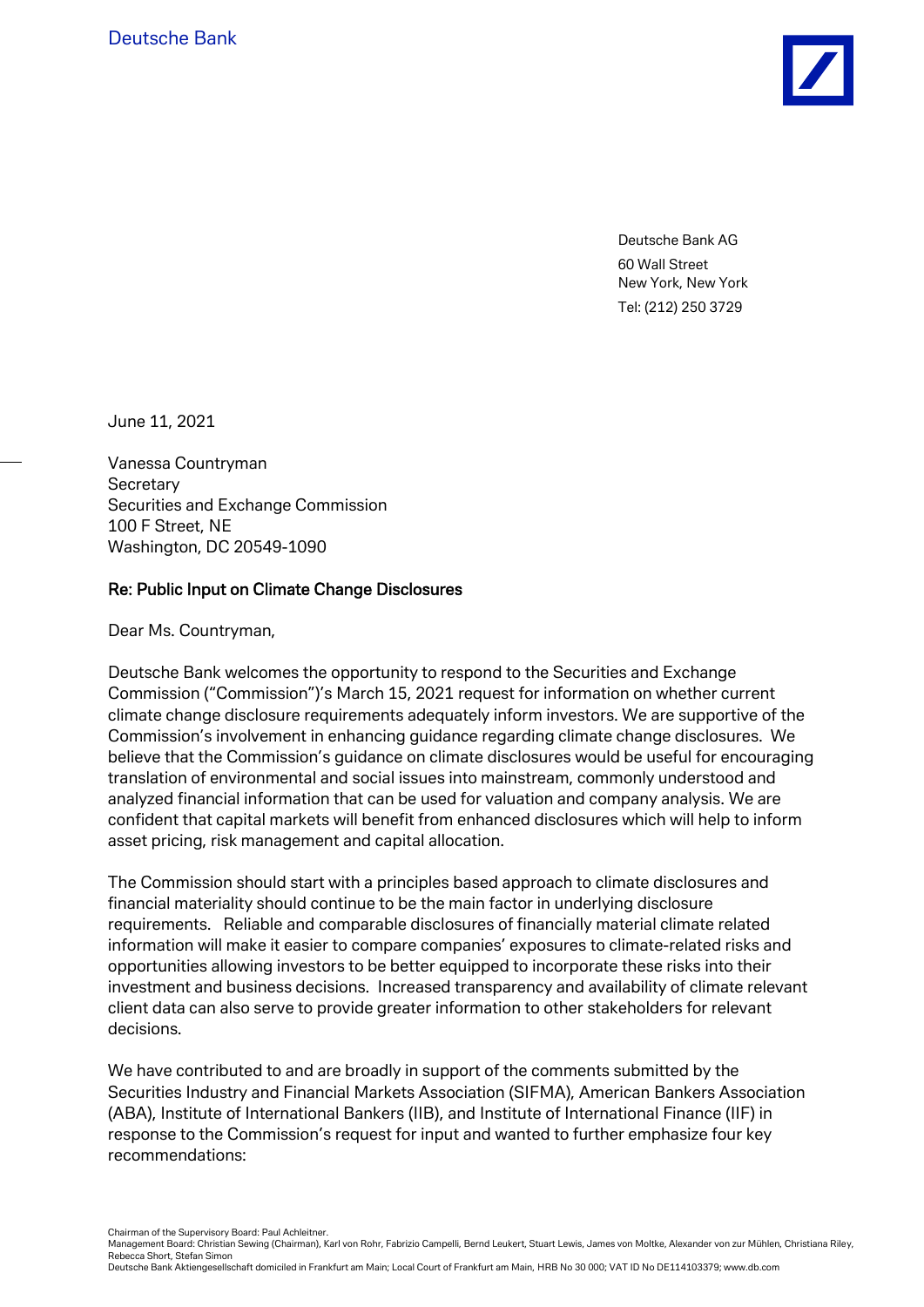

- Ensure international coordination and cooperation in any climate related rulemaking efforts to prevent regulatory fragmentation
- **Build on existing well recognized and globally utilized frameworks such as that set forth** by the Task Force for Climate Related Financial Disclosures (TCFD)
- Consider the liability implications unique to climate disclosures and provide proper safe harbors to ensure disclosure quality is not hindered by these concerns
- Disclosures should include quantitative metrics and these should be measured on a consistent and comparable basis. For those sectors where this capability is still being developed, enhanced qualitative disclosures should be required until such time that they can be supplemented by quantitative disclosures

More detailed responses in regards to these four recommendations can be found below.

#### International coordination

We would encourage the Commission to continue to engage internationally to help align standards to ensure harmonization of climate disclosures and reduce the risk of regulatory fragmentation.

International cooperation and coordination for climate risk disclosures is essential given the global nature of climate risk and with many companies operating internationally there is a need to avoid fragmented reporting to ensure these disclosures are appropriately comprehensive and meaningful for investors. Aligning disclosure criteria across jurisdictions will also help to facilitate the tracking of broader international targets related to the shift to low-carbon, resilient economies.

In addition, active participation in international discussions will allow the U.S. to advocate for transparency in policymaking and help shape international systems and standards under development.

We appreciate the Commission's ongoing efforts to engage internationally through IOSCO and we encourage further engagement and working with the International Financial Reporting Standards Foundation (IFRS) and the establishment of a Sustainability Standards Board (SSB) in setting up global sustainability standards. The Commission can use their international engagement on climate risk matters to provide valuable input from a U.S. perspective on shaping global disclosure standards that would be compatible with the Commission's objectives and rules.

#### **Frameworks**

We support the Commission establishing a principles-based approach to climate disclosures which would enable the Commission to add more prescriptive requirements over time as global standards develop. A principles based approach allows for the focus to remain on achieving the purpose of the disclosures without instituting bright line rules that can stifle innovation. In addition, the principles based approach can also provide a framework with which the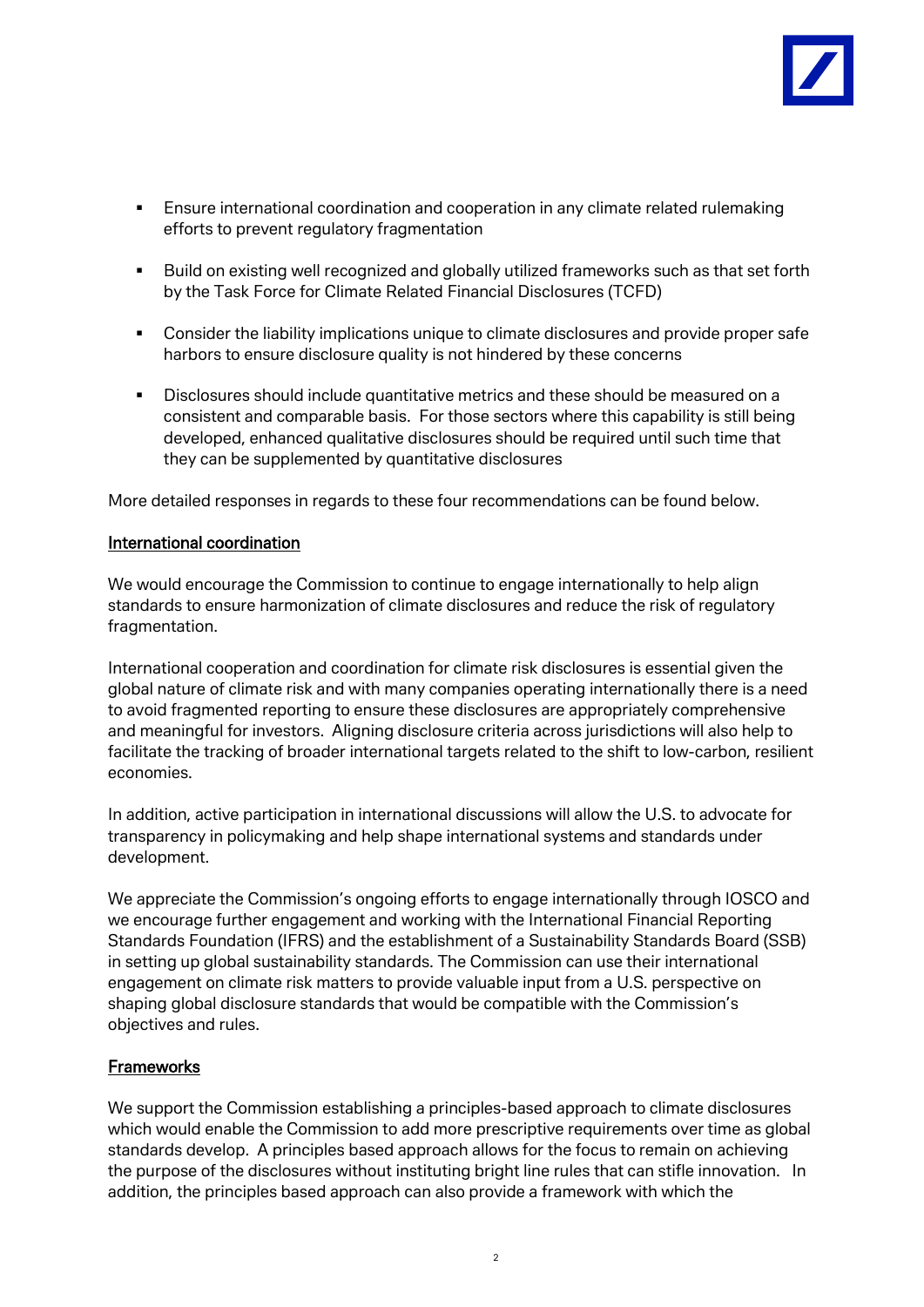

Commission can engage with the groups internationally that are working to establish climate risk standards.

In addition, the Commission would benefit from leveraging existing international frameworks such as that of the Taskforce for Climate-Related Financial Disclosures (TCFD). The TCFD provides a global template for climate risk management and disclosures and is structured around four thematic areas that represent core elements of how organizations operate: governance, strategy, risk management, and metrics and targets. This structure is intended to help build consideration of the effects of climate change into routine business and financial decisions, and their adoption can help companies demonstrate responsibility and foresight.

Jurisdictions have become more aligned with the TCFD recommendations every year since their release in 2017. Among others, Canada, Chile, the European Union, Hong Kong, Japan, New Zealand, the UK, Singapore, and South Africa have announced new policies, partnerships, or other formal support for climate-related financial disclosure in line with the TCFD recommendations. We would encourage the Commission to continue to engage with the TCFD as we believe that going forward, it will be important to bring more standardization to reporting requirements across different countries and jurisdictions, in order to maximize the value of disclosure for investors and minimize the reporting burden for companies.

# Safe Harbors

As public companies begin to provide more robust climate risk disclosures, we would encourage the Commission to provide more latitude to firms to disclose data that may be material for the investors without subjecting the disclosing firm to undue risk of litigation. The assurance of proper safe harbors for climate related information that limits the liability of unintentionally misleading amounts or statements will encourage companies to innovate and be candid in their disclosures. Instituting proper safeguards will help to limit the potential for relatively limited "boilerplate" disclosures which would not serve the Commission's purpose in mandating these disclosures.

## Metrics

As we begin this path towards reliable and comparable disclosures, private and public sector entities are recognizing the significant data challenges that exist. These challenges include current inconsistencies in the type of voluntary climate risk disclosure reporting undertaken by firms, reliability of data, and uncertainty due to the time horizon that applies to climate-related risks and the widespread nature of their impact. In addition, certain sectors require reliable and complete disclosures, including quantitative disclosures, from their clients and counterparties in order to provide their own complete disclosures. These challenges need to be taken into account in the planning for the disclosure requirements. We would encourage the Commission to require quantitative disclosures for those sectors that have the capability to do so and for those where this is still being developed to initially use a range of qualitative disclosures, which can align with and be enhanced from current practices and existing information. As the data for managing / monitoring climate risk becomes more robust and reliable, these qualitative disclosures should then be complimented with quantitative disclosures. In addition, the framework initially should require information disclosures regarding an entity's own activities and then as a second phase require disclosures for the whole value chain as that data becomes more widely available.